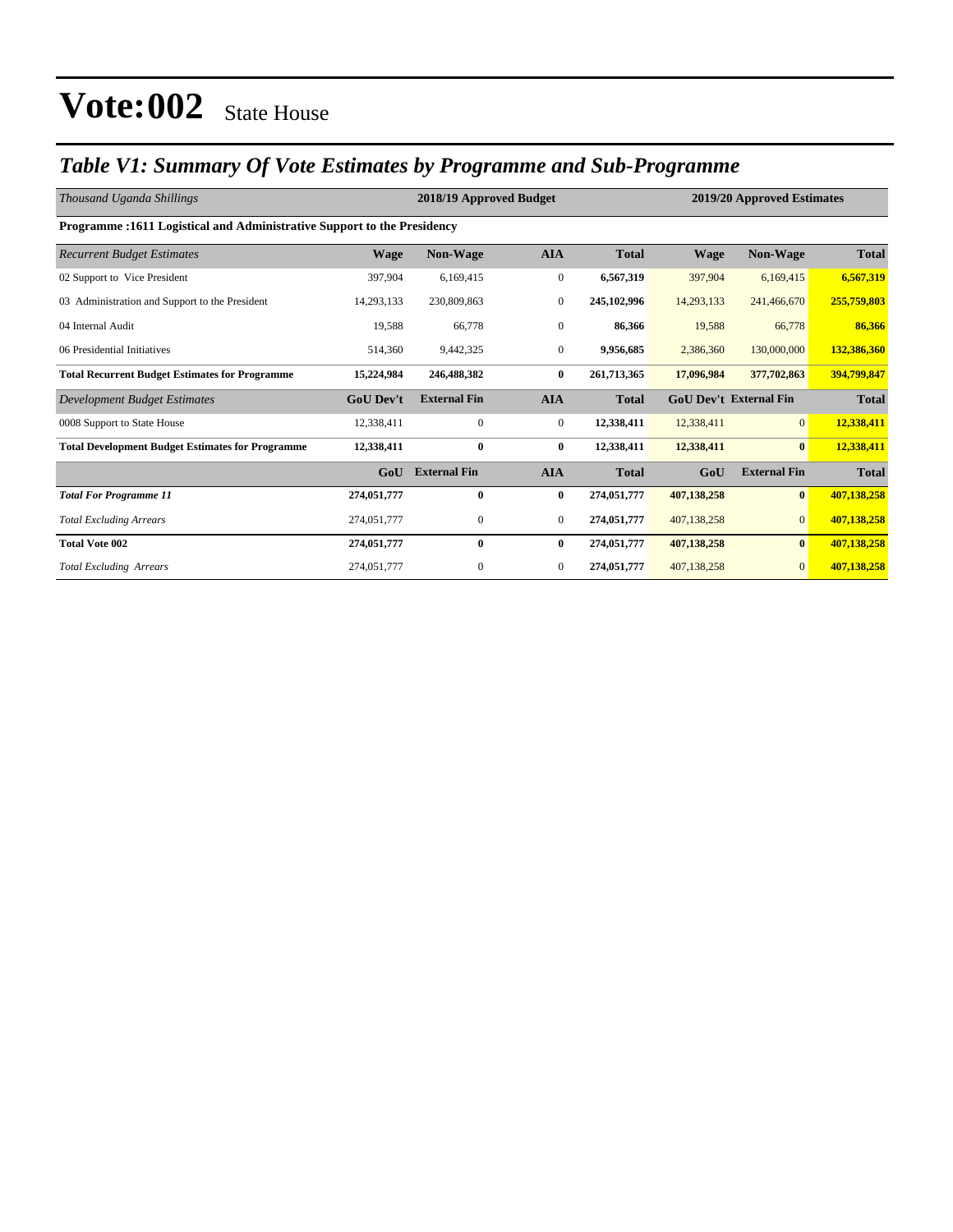#### *Table V2: Summary Vote Estimates by Item*

| Thousand Uganda Shillings                                      |             | 2018/19 Approved Budget |          |             | 2019/20Approved Estimates |                     |              |
|----------------------------------------------------------------|-------------|-------------------------|----------|-------------|---------------------------|---------------------|--------------|
|                                                                | GoU         | <b>External Fin</b>     | AIA      | Total       | GoU                       | <b>External Fin</b> | <b>Total</b> |
| <b>Employees, Goods and Services (Outputs Provided)</b>        | 261,713,365 | $\bf{0}$                | $\bf{0}$ | 261,713,365 | 394,799,847               | $\bf{0}$            | 394,799,847  |
| 211101 General Staff Salaries                                  | 15,224,984  | $\bf{0}$                | $\bf{0}$ | 15,224,984  | 17,096,984                | $\bf{0}$            | 17,096,984   |
| 211103 Allowances (Inc. Casuals, Temporary)                    | 17,143,988  | 0                       | $\bf{0}$ | 17,143,988  | 17,143,988                | $\bf{0}$            | 17,143,988   |
| 212102 Pension for General Civil Service                       | 319,071     | $\bf{0}$                | $\bf{0}$ | 319,071     | 405,553                   | $\bf{0}$            | 405,553      |
| 213001 Medical expenses (To employees)                         | 49,586      | $\bf{0}$                | $\bf{0}$ | 49,586      | 49,586                    | $\bf{0}$            | 49,586       |
| 213002 Incapacity, death benefits and funeral expenses         | 70,415      | 0                       | $\bf{0}$ | 70,415      | 70,415                    | $\bf{0}$            | 70,415       |
| 213004 Gratuity Expenses                                       | 2,212,970   | $\bf{0}$                | $\bf{0}$ | 2,212,970   | 3,340,970                 | $\bf{0}$            | 3,340,970    |
| 221002 Workshops and Seminars                                  | 20,400      | 0                       | $\bf{0}$ | 20,400      | 20,400                    | $\bf{0}$            | 20,400       |
| 221003 Staff Training                                          | 2,087,701   | $\bf{0}$                | $\bf{0}$ | 2,087,701   | 3,314,003                 | $\bf{0}$            | 3,314,003    |
| 221004 Recruitment Expenses                                    | 10,000      | 0                       | $\bf{0}$ | 10,000      | 10,000                    | $\bf{0}$            | 10,000       |
| 221007 Books, Periodicals & Newspapers                         | 35,600      | $\bf{0}$                | $\bf{0}$ | 35,600      | 35,600                    | $\bf{0}$            | 35,600       |
| 221008 Computer supplies and Information Technology<br>(TT)    | 226,603     | $\bf{0}$                | 0        | 226,603     | 426,603                   | $\bf{0}$            | 426,603      |
| 221009 Welfare and Entertainment                               | 4,707,827   | $\bf{0}$                | $\bf{0}$ | 4,707,827   | 4,705,454                 | $\bf{0}$            | 4,705,454    |
| 221010 Special Meals and Drinks                                | 3,497,494   | $\bf{0}$                | $\bf{0}$ | 3,497,494   | 3,497,494                 | $\bf{0}$            | 3,497,494    |
| 221011 Printing, Stationery, Photocopying and Binding          | 473,341     | $\bf{0}$                | $\bf{0}$ | 473,341     | 473,341                   | $\bf{0}$            | 473,341      |
| 221016 IFMS Recurrent costs                                    | 14,880      | 0                       | $\bf{0}$ | 14,880      | 30,000                    | $\bf{0}$            | 30,000       |
| 221017 Subscriptions                                           | 85,000      | 0                       | $\bf{0}$ | 85,000      | 85,000                    | $\bf{0}$            | 85,000       |
| 221020 IPPS Recurrent Costs                                    | 25,000      | $\bf{0}$                | $\bf{0}$ | 25,000      | 25,000                    | $\bf{0}$            | 25,000       |
| 222001 Telecommunications                                      | 1,602,000   | $\bf{0}$                | $\bf{0}$ | 1,602,000   | 1,956,600                 | $\bf{0}$            | 1,956,600    |
| 222002 Postage and Courier                                     | 7,582       | $\bf{0}$                | $\bf{0}$ | 7,582       | 7,582                     | $\bf{0}$            | 7,582        |
| 223003 Rent – (Produced Assets) to private entities            | 2,805,280   | $\bf{0}$                | $\bf{0}$ | 2,805,280   | 1,201,200                 | $\bf{0}$            | 1,201,200    |
| 223005 Electricity                                             | 1,644,000   | $\bf{0}$                | $\bf{0}$ | 1,644,000   | 1,782,000                 | $\bf{0}$            | 1,782,000    |
| 223006 Water                                                   | 1,000,000   | $\bf{0}$                | $\bf{0}$ | 1,000,000   | 1,146,000                 | $\bf{0}$            | 1,146,000    |
| 223007 Other Utilities- (fuel, gas, firewood, charcoal)        | 60,000      | $\bf{0}$                | $\bf{0}$ | 60,000      | 37,580                    | $\bf{0}$            | 37,580       |
| 224001 Medical Supplies                                        | 184,000     | $\bf{0}$                | $\bf{0}$ | 184,000     | 184,000                   | $\bf{0}$            | 184,000      |
| 224003 Classified Expenditure                                  | 60,400,000  | $\bf{0}$                | $\bf{0}$ | 60,400,000  | 68,111,401                | $\bf{0}$            | 68,111,401   |
| 224004 Cleaning and Sanitation                                 | 394,000     | $\bf{0}$                | $\bf{0}$ | 394,000     | 394,000                   | $\bf{0}$            | 394,000      |
| 224005 Uniforms, Beddings and Protective Gear                  | 388,000     | $\bf{0}$                | $\bf{0}$ | 388,000     | 388,000                   | $\bf{0}$            | 388,000      |
| 224006 Agricultural Supplies                                   | 1,032,402   | $\boldsymbol{0}$        | $\bf{0}$ | 1,032,402   | 1,032,402                 | $\bf{0}$            | 1,032,402    |
| 226001 Insurances                                              | 2,970,303   | $\bf{0}$                | 0        | 2,970,303   | 2,970,303                 | $\bf{0}$            | 2,970,303    |
| 227001 Travel inland                                           | 31,697,707  | $\bf{0}$                | $\bf{0}$ | 31,697,707  | 32,754,226                | $\bf{0}$            | 32,754,226   |
| 227002 Travel abroad                                           | 18,910,683  | $\bf{0}$                | $\bf{0}$ | 18,910,683  | 18,910,683                | $\bf{0}$            | 18,910,683   |
| 227003 Carriage, Haulage, Freight and transport hire           | 15,001      | $\bf{0}$                | $\bf{0}$ | 15,001      | 15,001                    | $\bf{0}$            | 15,001       |
| 227004 Fuel, Lubricants and Oils                               | 120,000     | $\bf{0}$                | $\bf{0}$ | 120,000     | 120,000                   | $\bf{0}$            | 120,000      |
| 228002 Maintenance - Vehicles                                  | 7,256,551   | $\bf{0}$                | $\bf{0}$ | 7,256,551   | 7,257,303                 | $\bf{0}$            | 7,257,303    |
| 228003 Maintenance – Machinery, Equipment &<br>Furniture       | 378,183     | $\bf{0}$                | $\bf{0}$ | 378,183     | 377,451                   | $\bf{0}$            | 377,451      |
| 228004 Maintenance – Other                                     | 4,587,553   | $\bf{0}$                | $\bf{0}$ | 4,587,553   | 4,741,792                 | $\bf{0}$            | 4,741,792    |
| 282101 Donations                                               | 80,055,261  | $\bf{0}$                | $\bf{0}$ | 80,055,261  | 200,681,933               | $\bf{0}$            | 200,681,933  |
| <b>Investment</b> (Capital Purchases)                          | 12,338,411  | $\bf{0}$                | $\bf{0}$ | 12,338,411  | 12,338,411                | $\bf{0}$            | 12,338,411   |
| 281504 Monitoring, Supervision & Appraisal of capital<br>works | 30,000      | $\boldsymbol{0}$        | $\bf{0}$ | 30,000      | 30,000                    | $\bf{0}$            | 30,000       |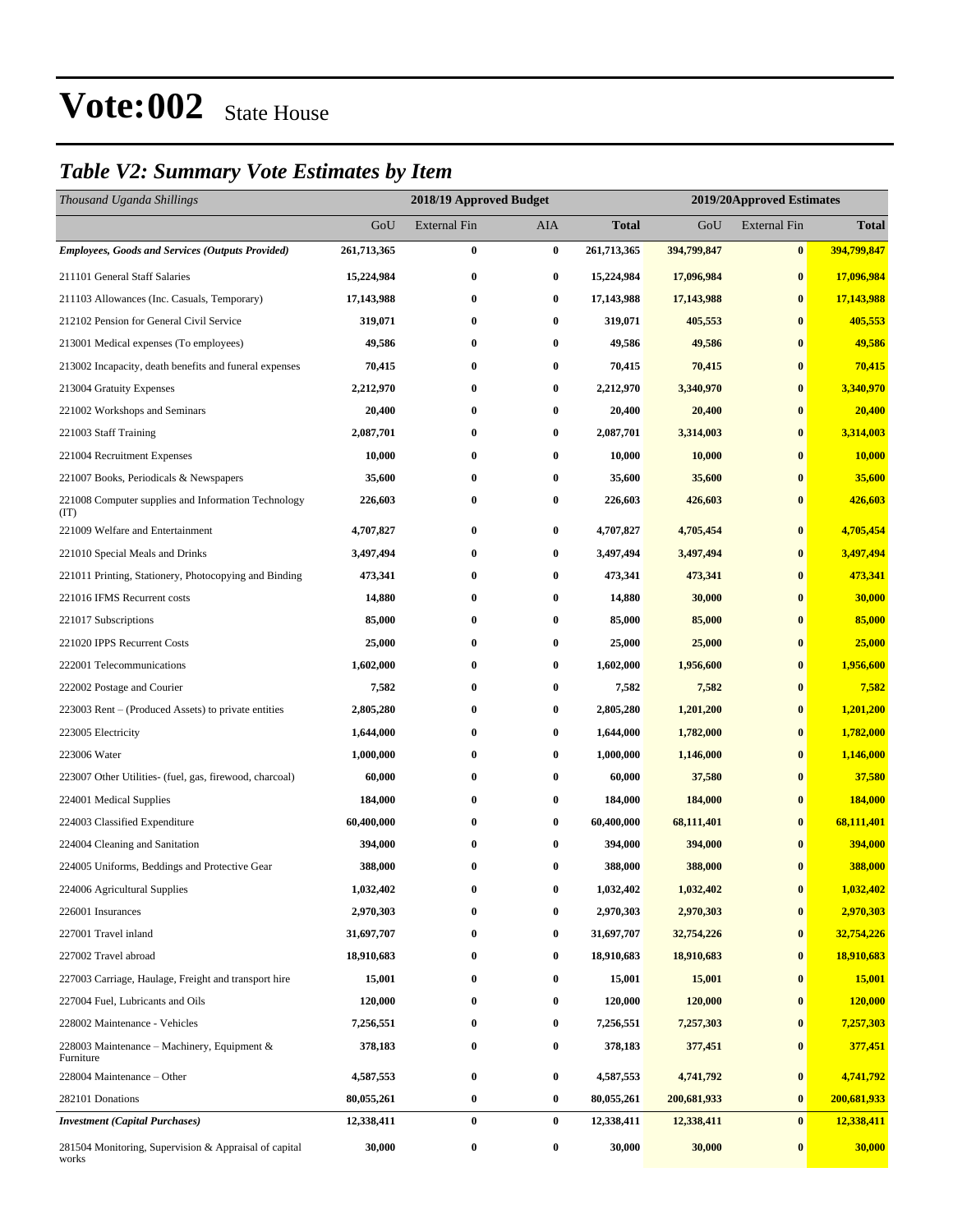| 312101 Non-Residential Buildings | 200,000     | $\bf{0}$     | $\bf{0}$       | 200,000     | 200,000     | $\mathbf{0}$    | 200,000     |
|----------------------------------|-------------|--------------|----------------|-------------|-------------|-----------------|-------------|
| 312102 Residential Buildings     | 740,000     | $\bf{0}$     | $\mathbf{0}$   | 740,000     | 740,000     | $\bf{0}$        | 740,000     |
| 312201 Transport Equipment       | 3,150,000   | $\bf{0}$     | $\bf{0}$       | 3,150,000   | 3,150,000   | $\bf{0}$        | 3,150,000   |
| 312202 Machinery and Equipment   | 3,168,411   | $\bf{0}$     | $\bf{0}$       | 3,168,411   | 3,168,411   | $\bf{0}$        | 3,168,411   |
| 312203 Furniture & Fixtures      | 900,000     | $\bf{0}$     | $\bf{0}$       | 900,000     | 900,000     | $\mathbf{0}$    | 900,000     |
| 312205 Aircrafts                 | 4,000,000   | $\bf{0}$     | $\mathbf{0}$   | 4.000.000   | 4,000,000   | $\bf{0}$        | 4,000,000   |
| 312213 ICT Equipment             | 150,000     | $\bf{0}$     | $\bf{0}$       | 150,000     | 150,000     | $\mathbf{0}$    | 150,000     |
| <b>Grand Total Vote 002</b>      | 274,051,777 | $\bf{0}$     | $\bf{0}$       | 274,051,777 | 407,138,258 | $\vert 0 \vert$ | 407,138,258 |
| <b>Total Excluding Arrears</b>   | 274,051,777 | $\mathbf{0}$ | $\overline{0}$ | 274,051,777 | 407,138,258 | $\overline{0}$  | 407,138,258 |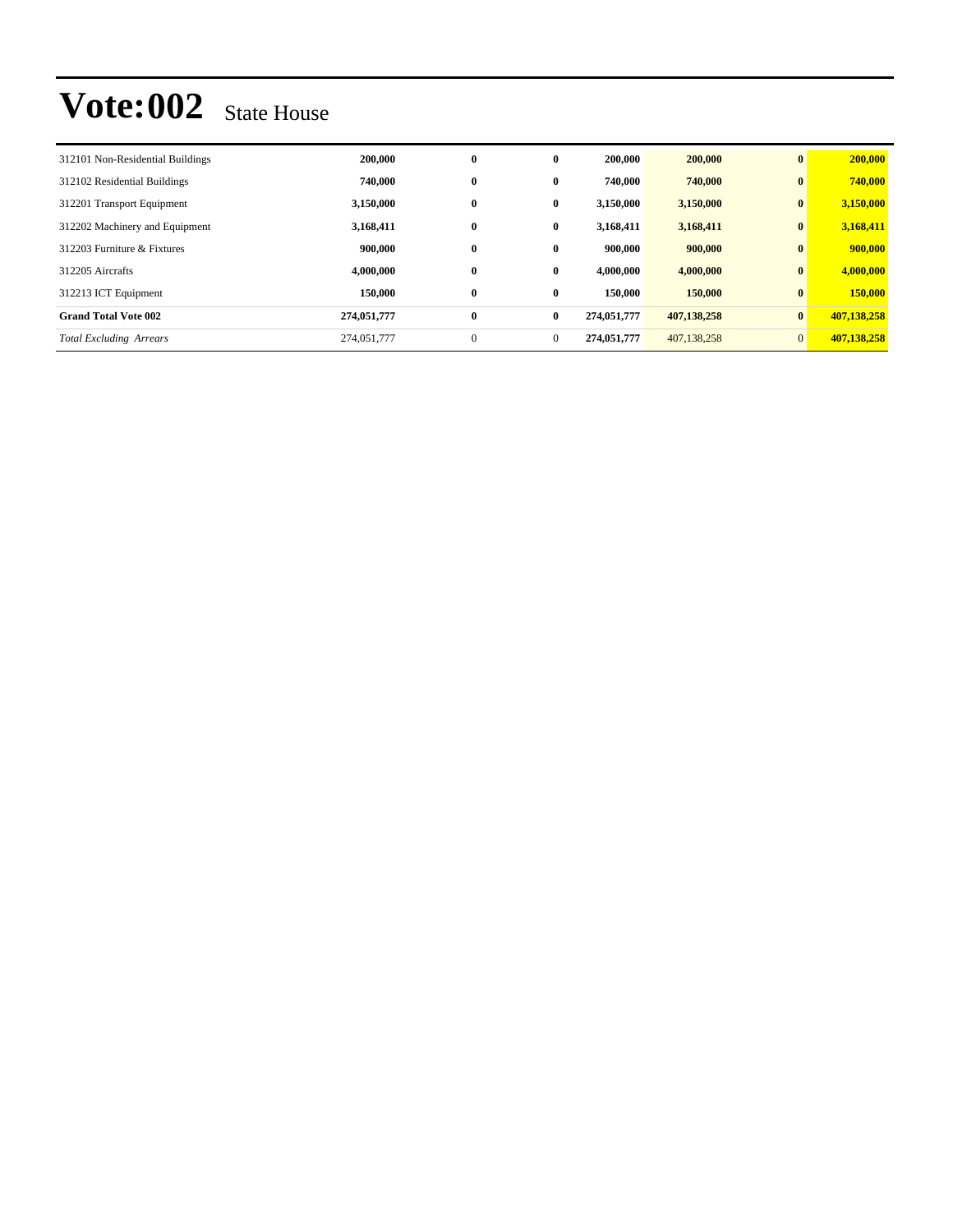#### *Table V3: Detailed Estimates by Programme, Sub Programme, Output and Item*

#### *Programme :1611 Logistical and Administrative Support to the Presidency*

*Recurrent Budget Estimates*

#### **SubProgramme 02 Support to Vice President**

| Thousand Uganda Shillings                                                                              |                  | 2018/19 Approved Budget |                  |              | 2019/20 Approved Estimates |                |              |
|--------------------------------------------------------------------------------------------------------|------------------|-------------------------|------------------|--------------|----------------------------|----------------|--------------|
| <b>Outputs Provided</b>                                                                                | Wage             | Non Wage                | <b>AIA</b>       | <b>Total</b> | Wage                       | Non Wage       | <b>Total</b> |
| Output 161102 Logistical Support, Welfare & security provided to HE The President, VP & their families |                  |                         |                  |              |                            |                |              |
| 211101 General Staff Salaries                                                                          | 240,545          | $\boldsymbol{0}$        | $\boldsymbol{0}$ | 240,545      | 240,545                    | $\overline{0}$ | 240,545      |
| 211103 Allowances (Inc. Casuals, Temporary)                                                            | $\mathbf{0}$     | 78,177                  | $\boldsymbol{0}$ | 78,177       | $\boldsymbol{0}$           | 78,177         | 78,177       |
| 213001 Medical expenses (To employees)                                                                 | $\boldsymbol{0}$ | 12,169                  | $\boldsymbol{0}$ | 12,169       | $\boldsymbol{0}$           | 12,169         | 12,169       |
| 221008 Computer supplies and Information Technology (IT)                                               | $\boldsymbol{0}$ | 8,519                   | $\boldsymbol{0}$ | 8,519        | $\boldsymbol{0}$           | 8,519          | 8,519        |
| 221009 Welfare and Entertainment                                                                       | $\boldsymbol{0}$ | 74,458                  | $\boldsymbol{0}$ | 74,458       | $\boldsymbol{0}$           | 74,485         | 74,485       |
| 221010 Special Meals and Drinks                                                                        | $\boldsymbol{0}$ | 146,400                 | $\boldsymbol{0}$ | 146,400      | $\mathbf{0}$               | 146,400        | 146,400      |
| 221011 Printing, Stationery, Photocopying and Binding                                                  | $\boldsymbol{0}$ | 89,328                  | $\boldsymbol{0}$ | 89,328       | $\boldsymbol{0}$           | 89,328         | 89,328       |
| 222001 Telecommunications                                                                              | $\boldsymbol{0}$ | 112,740                 | $\boldsymbol{0}$ | 112,740      | $\boldsymbol{0}$           | 112,740        | 112,740      |
| 223005 Electricity                                                                                     | $\boldsymbol{0}$ | 24,000                  | $\boldsymbol{0}$ | 24,000       | $\mathbf{0}$               | 24,000         | 24,000       |
| 223006 Water                                                                                           | $\boldsymbol{0}$ | 6,000                   | $\boldsymbol{0}$ | 6,000        | $\mathbf{0}$               | 6,000          | 6,000        |
| 223007 Other Utilities- (fuel, gas, firewood, charcoal)                                                | $\boldsymbol{0}$ | 6,000                   | $\boldsymbol{0}$ | 6,000        | $\mathbf{0}$               | 6,000          | 6,000        |
| 224004 Cleaning and Sanitation                                                                         | $\boldsymbol{0}$ | 50,400                  | $\boldsymbol{0}$ | 50,400       | $\boldsymbol{0}$           | 50,400         | 50,400       |
| 224005 Uniforms, Beddings and Protective Gear                                                          | $\boldsymbol{0}$ | 18,000                  | $\boldsymbol{0}$ | 18,000       | $\boldsymbol{0}$           | 18,000         | 18,000       |
| 227001 Travel inland                                                                                   | $\boldsymbol{0}$ | 300,000                 | $\boldsymbol{0}$ | 300,000      | $\boldsymbol{0}$           | 300,000        | 300,000      |
| 227002 Travel abroad                                                                                   | $\boldsymbol{0}$ | 200,000                 | $\boldsymbol{0}$ | 200,000      | $\mathbf{0}$               | 200,000        | 200,000      |
| 228002 Maintenance - Vehicles                                                                          | $\overline{0}$   | 98,065                  | $\boldsymbol{0}$ | 98,065       | $\boldsymbol{0}$           | 98,065         | 98,065       |
| 228003 Maintenance - Machinery, Equipment & Furniture                                                  | $\boldsymbol{0}$ | 7,302                   | $\boldsymbol{0}$ | 7,302        | $\boldsymbol{0}$           | 7,302          | 7,302        |
| 228004 Maintenance - Other                                                                             | $\boldsymbol{0}$ | 18,000                  | $\boldsymbol{0}$ | 18,000       | $\boldsymbol{0}$           | 17,973         | 17,973       |
| <b>Total Cost of Output 02</b>                                                                         | 240,545          | 1,249,558               | 0                | 1,490,103    | 240,545                    | 1,249,558      | 1,490,103    |
| Output 161103 Masses mobilized towards poverty reduction, peace & development                          |                  |                         |                  |              |                            |                |              |
| 211101 General Staff Salaries                                                                          | 119,621          | $\boldsymbol{0}$        | $\boldsymbol{0}$ | 119,621      | 119,621                    | $\overline{0}$ | 119,621      |
| 211103 Allowances (Inc. Casuals, Temporary)                                                            | $\boldsymbol{0}$ | 315,170                 | $\boldsymbol{0}$ | 315,170      | $\boldsymbol{0}$           | 315,170        | 315,170      |
| 213002 Incapacity, death benefits and funeral expenses                                                 | $\boldsymbol{0}$ | 16,415                  | $\boldsymbol{0}$ | 16,415       | $\boldsymbol{0}$           | 16,415         | 16,415       |
| 221008 Computer supplies and Information Technology (IT)                                               | $\boldsymbol{0}$ | 11,491                  | $\boldsymbol{0}$ | 11,491       | $\mathbf{0}$               | 11,491         | 11,491       |
| 221009 Welfare and Entertainment                                                                       | $\boldsymbol{0}$ | 41,928                  | $\boldsymbol{0}$ | 41,928       | $\mathbf{0}$               | 41,928         | 41,928       |
| 221011 Printing, Stationery, Photocopying and Binding                                                  | $\boldsymbol{0}$ | 64,695                  | $\boldsymbol{0}$ | 64,695       | $\mathbf{0}$               | 64,695         | 64,695       |
| 222001 Telecommunications                                                                              | $\boldsymbol{0}$ | 48,554                  | $\boldsymbol{0}$ | 48,554       | $\boldsymbol{0}$           | 48,554         | 48,554       |
| 227001 Travel inland                                                                                   | $\boldsymbol{0}$ | 2,676,000               | $\boldsymbol{0}$ | 2,676,000    | $\boldsymbol{0}$           | 2,676,000      | 2,676,000    |
| 228002 Maintenance - Vehicles                                                                          | $\boldsymbol{0}$ | 356,129                 | $\boldsymbol{0}$ | 356,129      | $\mathbf{0}$               | 356,129        | 356,129      |
| 228003 Maintenance – Machinery, Equipment & Furniture                                                  | $\boldsymbol{0}$ | 9,849                   | $\boldsymbol{0}$ | 9,849        | $\boldsymbol{0}$           | 9,849          | 9,849        |
| <b>Total Cost of Output 03</b>                                                                         | 119,621          | 3,540,231               | 0                | 3,659,852    | 119,621                    | 3,540,231      | 3,659,852    |
| Output 161104 Regional integration & international relations promoted                                  |                  |                         |                  |              |                            |                |              |
| 211101 General Staff Salaries                                                                          | 21,998           | $\boldsymbol{0}$        | $\boldsymbol{0}$ | 21,998       | 21,998                     | $\mathbf{0}$   | 21,998       |
| 211103 Allowances (Inc. Casuals, Temporary)                                                            | $\boldsymbol{0}$ | 16,301                  | $\boldsymbol{0}$ | 16,301       | $\boldsymbol{0}$           | 16,301         | 16,301       |
| 213001 Medical expenses (To employees)                                                                 | $\overline{0}$   | 849                     | $\overline{0}$   | 849          | $\mathbf{0}$               | 849            | 849          |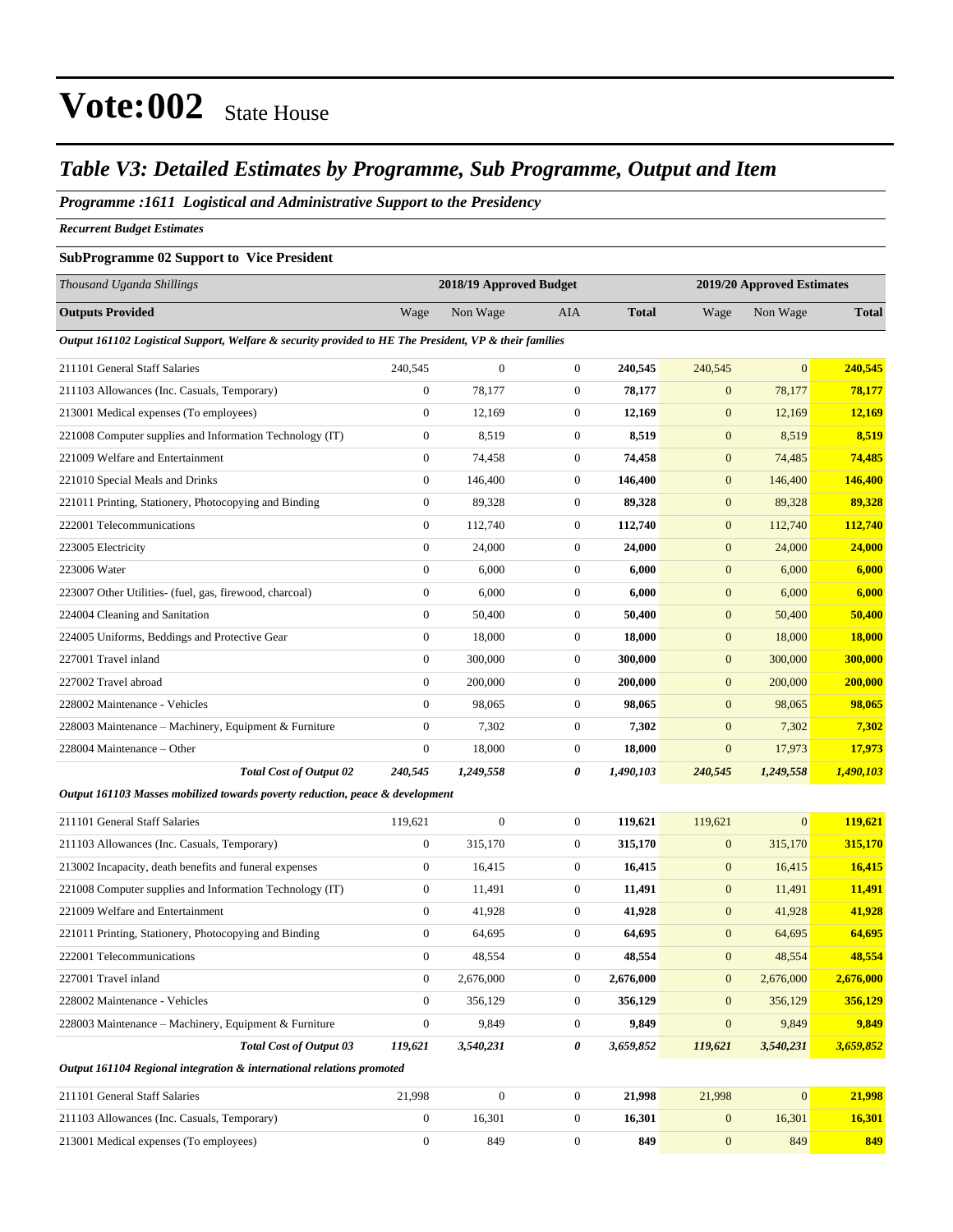| 221008 Computer supplies and Information Technology (IT)                                               | $\boldsymbol{0}$ | 594                     | $\boldsymbol{0}$      | 594          | $\mathbf{0}$          | 594                        | 594          |
|--------------------------------------------------------------------------------------------------------|------------------|-------------------------|-----------------------|--------------|-----------------------|----------------------------|--------------|
| 221009 Welfare and Entertainment                                                                       | $\overline{0}$   | 2,169                   | $\boldsymbol{0}$      | 2,169        | $\boldsymbol{0}$      | 2,169                      | 2,169        |
| 221011 Printing, Stationery, Photocopying and Binding                                                  | $\boldsymbol{0}$ | 3,346                   | $\boldsymbol{0}$      | 3,346        | $\mathbf{0}$          | 3,346                      | 3,346        |
| 222001 Telecommunications                                                                              | $\overline{0}$   | 2,511                   | $\boldsymbol{0}$      | 2,511        | $\mathbf{0}$          | 2,511                      | 2,511        |
| 227002 Travel abroad                                                                                   | $\overline{0}$   | 500,000                 | $\boldsymbol{0}$      | 500,000      | $\mathbf{0}$          | 500,000                    | 500,000      |
| 228003 Maintenance – Machinery, Equipment & Furniture                                                  | $\overline{0}$   | 511                     | $\boldsymbol{0}$      | 511          | $\overline{0}$        | 511                        | 511          |
| <b>Total Cost of Output 04</b>                                                                         | 21,998           | 526,281                 | $\boldsymbol{\theta}$ | 548,279      | 21,998                | 526,281                    | 548,279      |
| Output 161105 Trade, tourism & investment promoted                                                     |                  |                         |                       |              |                       |                            |              |
| 211101 General Staff Salaries                                                                          | 15,740           | $\overline{0}$          | $\boldsymbol{0}$      | 15,740       | 15,740                | $\mathbf{0}$               | 15,740       |
| 211103 Allowances (Inc. Casuals, Temporary)                                                            | $\boldsymbol{0}$ | 10,868                  | $\boldsymbol{0}$      | 10,868       | $\mathbf{0}$          | 10,868                     | 10,868       |
| 213001 Medical expenses (To employees)                                                                 | $\overline{0}$   | 568                     | $\boldsymbol{0}$      | 568          | $\mathbf{0}$          | 568                        | 568          |
| 221009 Welfare and Entertainment                                                                       | $\overline{0}$   | 1,446                   | $\boldsymbol{0}$      | 1,446        | $\overline{0}$        | 1,446                      | 1,446        |
| 221011 Printing, Stationery, Photocopying and Binding                                                  | $\overline{0}$   | 2,231                   | $\boldsymbol{0}$      | 2,231        | $\mathbf{0}$          | 2,231                      | 2,231        |
| 222001 Telecommunications                                                                              | $\boldsymbol{0}$ | 1,674                   | $\boldsymbol{0}$      | 1,674        | $\mathbf{0}$          | 1,674                      | 1,674        |
| 227001 Travel inland                                                                                   | $\overline{0}$   | 70,000                  | $\boldsymbol{0}$      | 70,000       | $\mathbf{0}$          | 70,000                     | 70,000       |
| 227002 Travel abroad                                                                                   | $\overline{0}$   | 300,000                 | $\boldsymbol{0}$      | 300,000      | $\mathbf{0}$          | 300,000                    | 300,000      |
| 228002 Maintenance - Vehicles                                                                          | $\overline{0}$   | 10,323                  | $\boldsymbol{0}$      | 10,323       | $\overline{0}$        | 11,075                     | 11,075       |
| 228003 Maintenance - Machinery, Equipment & Furniture                                                  | $\overline{0}$   | 752                     | $\boldsymbol{0}$      | 752          | $\overline{0}$        | $\mathbf{0}$               | $\bf{0}$     |
| <b>Total Cost of Output 05</b>                                                                         | 15,740           | 397,862                 | $\boldsymbol{\theta}$ | 413,602      | 15,740                | 397,862                    | 413,602      |
| Output 161106 Community outreach programmes and welfare activities attended to                         |                  |                         |                       |              |                       |                            |              |
| 227001 Travel inland                                                                                   | $\boldsymbol{0}$ | 200,000                 | $\boldsymbol{0}$      | 200,000      | $\mathbf{0}$          | 200,000                    | 200,000      |
| 228002 Maintenance - Vehicles                                                                          | $\overline{0}$   | 15,484                  | $\boldsymbol{0}$      | 15,484       | $\overline{0}$        | 15,484                     | 15,484       |
| 282101 Donations                                                                                       | $\mathbf{0}$     | 239,999                 | $\boldsymbol{0}$      | 239,999      | $\overline{0}$        | 239,999                    | 239,999      |
| <b>Total Cost of Output 06</b>                                                                         | 0                | 455,483                 | $\pmb{\theta}$        | 455,483      | $\boldsymbol{\theta}$ | 455,483                    | 455,483      |
| <b>Total Cost Of Outputs Provided</b>                                                                  | 397,904          | 6,169,415               | $\bf{0}$              | 6,567,319    | 397,904               | 6,169,415                  | 6,567,319    |
| <b>Total Cost for SubProgramme 02</b>                                                                  | 397,904          | 6,169,415               | $\pmb{0}$             | 6,567,319    | 397,904               | 6,169,415                  | 6,567,319    |
| <b>Total Excluding Arrears</b>                                                                         | 397.904          | 6,169,415               | $\mathbf{0}$          | 6,567,319    | 397,904               | 6,169,415                  | 6,567,319    |
| SubProgramme 03 Administration and Support to the President                                            |                  |                         |                       |              |                       |                            |              |
| Thousand Uganda Shillings                                                                              |                  | 2018/19 Approved Budget |                       |              |                       | 2019/20 Approved Estimates |              |
| <b>Outputs Provided</b>                                                                                | Wage             | Non Wage                | <b>AIA</b>            | <b>Total</b> | Wage                  | Non Wage                   | <b>Total</b> |
| Output 161102 Logistical Support, Welfare & security provided to HE The President, VP & their families |                  |                         |                       |              |                       |                            |              |
| 211101 General Staff Salaries                                                                          | 10,700,495       | $\overline{0}$          | $\boldsymbol{0}$      | 10,700,495   | 10,700,495            | $\mathbf{0}$               | 10,700,495   |
| 211103 Allowances (Inc. Casuals, Temporary)                                                            | $\boldsymbol{0}$ | 11,036,742              | $\boldsymbol{0}$      | 11,036,742   | $\mathbf{0}$          | 11,191,008                 | 11,191,008   |
| 212102 Pension for General Civil Service                                                               | $\boldsymbol{0}$ | $\boldsymbol{0}$        | $\boldsymbol{0}$      | $\bf{0}$     | $\mathbf{0}$          | 405,553                    | 405,553      |

| 212102 Pension for General Civil Service                 | 0            | $\mathbf{0}$ | 0            | $\mathbf{0}$ | $\mathbf{0}$<br>405,553     | 405,553   |
|----------------------------------------------------------|--------------|--------------|--------------|--------------|-----------------------------|-----------|
| 213001 Medical expenses (To employees)                   | $\mathbf{0}$ | 21,801       | 0            | 21,801       | 21,801<br>$\mathbf{0}$      | 21,801    |
| 213004 Gratuity Expenses                                 | $\mathbf{0}$ | 2,212,970    | 0            | 2,212,970    | $\mathbf{0}$<br>3,340,970   | 3,340,970 |
| 221003 Staff Training                                    | $\mathbf{0}$ | 1,992,700    | $\mathbf{0}$ | 1,992,700    | $\mathbf{0}$<br>3,214,002   | 3,214,002 |
| 221008 Computer supplies and Information Technology (IT) | $\mathbf{0}$ | 123,539      | $\mathbf{0}$ | 123,539      | $\overline{0}$<br>323,539   | 323,539   |
| 221009 Welfare and Entertainment                         | $\mathbf{0}$ | 3,532,256    | $\mathbf{0}$ | 3,532,256    | $\mathbf{0}$<br>3,532,256   | 3,532,256 |
| 221010 Special Meals and Drinks                          | $\mathbf{0}$ | 2,751,094    | 0            | 2,751,094    | $\overline{0}$<br>2,751,094 | 2,751,094 |
| 221011 Printing, Stationery, Photocopying and Binding    | $\mathbf{0}$ | 182,972      | $\mathbf{0}$ | 182,972      | 182,972<br>$\overline{0}$   | 182,972   |
| 221016 IFMS Recurrent costs                              | $\mathbf{0}$ | 14,880       | 0            | 14,880       | 30,000<br>$\mathbf{0}$      | 30,000    |
| 221017 Subscriptions                                     | $\mathbf{0}$ | 85,000       | $\mathbf{0}$ | 85,000       | $\mathbf{0}$<br>85,000      | 85,000    |
| 222001 Telecommunications                                | $\mathbf{0}$ | 1.058.882    | 0            | 1,058,882    | $\overline{0}$<br>1,413,482 | 1.413.482 |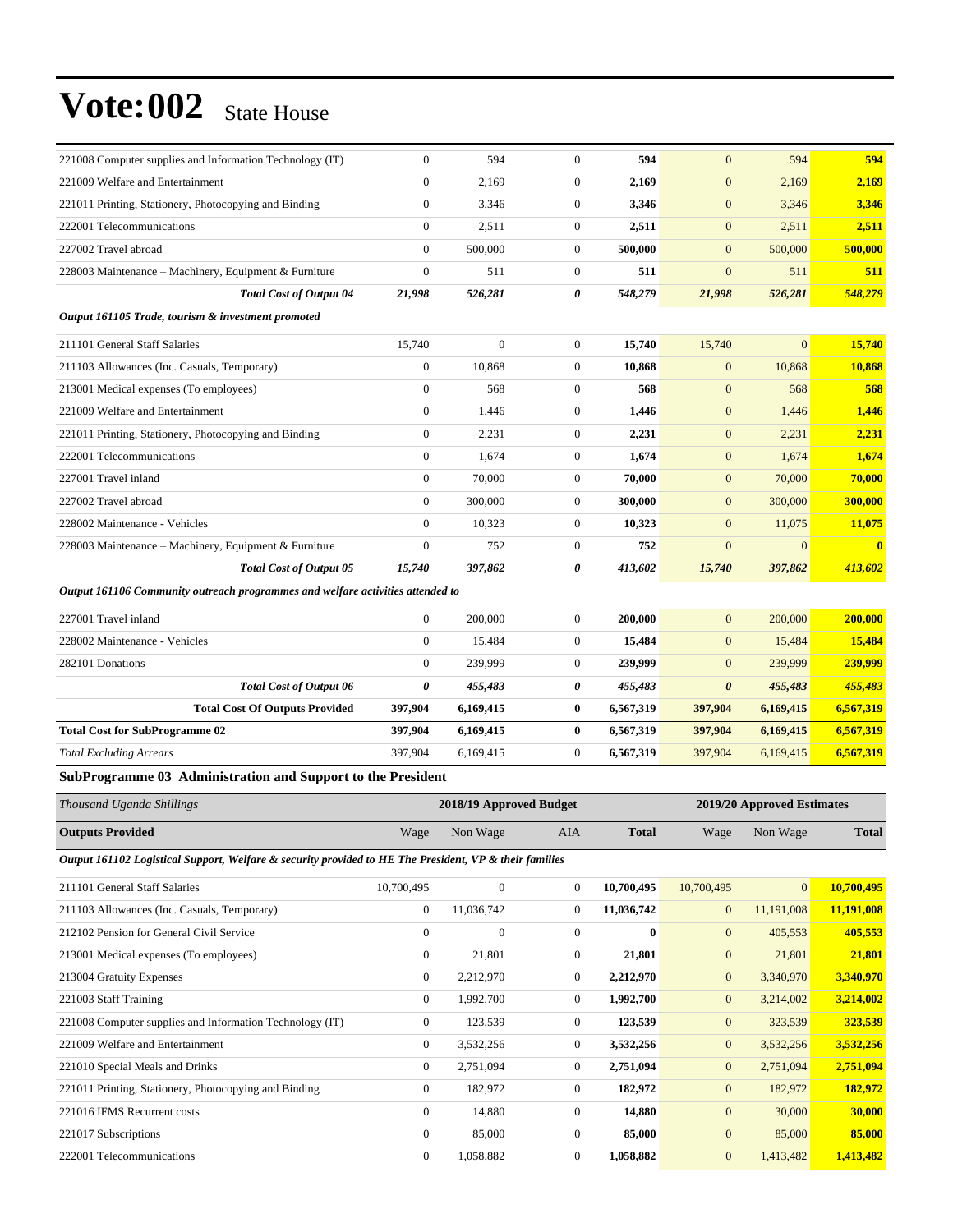| Output 161103 Masses mobilized towards poverty reduction peace & development |                |             |                |             |                |             |             |
|------------------------------------------------------------------------------|----------------|-------------|----------------|-------------|----------------|-------------|-------------|
| <b>Total Cost of Output 02</b>                                               | 10,700,495     | 106,463,976 | 0              | 117,164,471 | 10,700,495     | 116,553,980 | 127,254,475 |
| 228004 Maintenance - Other                                                   | $\overline{0}$ | 2,410,622   | 0              | 2,410,622   | $\overline{0}$ | 2,410,622   | 2,410,622   |
| 228003 Maintenance – Machinery, Equipment & Furniture                        | $\overline{0}$ | 256,295     | $\Omega$       | 256,295     | $\mathbf{0}$   | 256,295     | 256,295     |
| 228002 Maintenance - Vehicles                                                | $\overline{0}$ | 3,116,347   | $\mathbf{0}$   | 3,116,347   | $\mathbf{0}$   | 3,116,347   | 3,116,347   |
| 227004 Fuel, Lubricants and Oils                                             | $\overline{0}$ | 120,000     | $\overline{0}$ | 120,000     | $\mathbf{0}$   | 120,000     | 120,000     |
| 227002 Travel abroad                                                         | $\overline{0}$ | 1,286,687   | $\mathbf{0}$   | 1,286,687   | $\mathbf{0}$   | 1,286,687   | 1,286,687   |
| 227001 Travel inland                                                         | $\overline{0}$ | 7,317,574   | $\mathbf{0}$   | 7,317,574   | $\mathbf{0}$   | 7,559,816   | 7,559,816   |
| 226001 Insurances                                                            | $\overline{0}$ | 2,970,303   | $\mathbf{0}$   | 2,970,303   | $\mathbf{0}$   | 2,970,303   | 2,970,303   |
| 224005 Uniforms, Beddings and Protective Gear                                | $\overline{0}$ | 320,000     | $\mathbf{0}$   | 320,000     | $\mathbf{0}$   | 320,000     | 320,000     |
| 224004 Cleaning and Sanitation                                               | $\overline{0}$ | 270,000     | $\mathbf{0}$   | 270,000     | $\overline{0}$ | 270,000     | 270,000     |
| 224003 Classified Expenditure                                                | $\mathbf{0}$   | 60,400,000  | $\mathbf{0}$   | 60,400,000  | $\mathbf{0}$   | 68,111,401  | 68,111,401  |
| 224001 Medical Supplies                                                      | $\overline{0}$ | 184,000     | $\mathbf{0}$   | 184,000     | $\overline{0}$ | 184,000     | 184,000     |
| 223007 Other Utilities- (fuel, gas, firewood, charcoal)                      | 0              | 54,000      | $\mathbf{0}$   | 54,000      | $\mathbf{0}$   | 31,580      | 31,580      |
| 223006 Water                                                                 | $\overline{0}$ | 741,787     | $\mathbf{0}$   | 741,787     | $\mathbf{0}$   | 887,807     | 887,807     |
| 223005 Electricity                                                           | $\overline{0}$ | 1,198,245   | $\mathbf{0}$   | 1,198,245   | $\mathbf{0}$   | 1,336,245   | 1,336,245   |
| 223003 Rent – (Produced Assets) to private entities                          | $\overline{0}$ | 2,805,280   | $\mathbf{0}$   | 2,805,280   | $\mathbf{0}$   | 1,201,200   | 1,201,200   |
|                                                                              |                |             |                |             |                |             |             |

*Output 161103 Masses mobilized towards poverty reduction, peace & development*

| 211101 General Staff Salaries                            | 3,316,645    | $\mathbf{0}$ | $\Omega$       | 3,316,645  | 3,316,645      | $\Omega$   | 3,316,645  |
|----------------------------------------------------------|--------------|--------------|----------------|------------|----------------|------------|------------|
| 211103 Allowances (Inc. Casuals, Temporary)              | $\mathbf{0}$ | 1,837,645    | $\mathbf{0}$   | 1,837,645  | $\mathbf{0}$   | 1,837,645  | 1,837,645  |
| 213001 Medical expenses (To employees)                   | $\mathbf{0}$ | 11,372       | $\mathbf{0}$   | 11,372     | $\overline{0}$ | 11,372     | 11,372     |
| 221008 Computer supplies and Information Technology (IT) | $\mathbf{0}$ | 64,440       | $\mathbf{0}$   | 64,440     | $\mathbf{0}$   | 64,440     | 64,440     |
| 221009 Welfare and Entertainment                         | $\mathbf{0}$ | 169,594      | $\mathbf{0}$   | 169,594    | $\mathbf{0}$   | 169,594    | 169,594    |
| 221010 Special Meals and Drinks                          | $\mathbf{0}$ | 600,000      | $\Omega$       | 600,000    | $\mathbf{0}$   | 600,000    | 600,000    |
| 221011 Printing, Stationery, Photocopying and Binding    | $\mathbf{0}$ | 67,109       | $\mathbf{0}$   | 67,109     | $\overline{0}$ | 67,109     | 67,109     |
| 222001 Telecommunications                                | $\mathbf{0}$ | 246,303      | $\Omega$       | 246,303    | $\overline{0}$ | 246,303    | 246,303    |
| 223005 Electricity                                       | $\mathbf{0}$ | 115,591      | $\mathbf{0}$   | 115,591    | $\overline{0}$ | 115,591    | 115,591    |
| 223006 Water                                             | $\mathbf{0}$ | 69,355       | $\mathbf{0}$   | 69,355     | $\overline{0}$ | 69,335     | 69,335     |
| 224004 Cleaning and Sanitation                           | $\mathbf{0}$ | 23,600       | $\theta$       | 23,600     | $\mathbf{0}$   | 23,600     | 23,600     |
| 224005 Uniforms, Beddings and Protective Gear            | $\mathbf{0}$ | 20,000       | $\mathbf{0}$   | 20,000     | $\mathbf{0}$   | 20,000     | 20,000     |
| 227001 Travel inland                                     | $\mathbf{0}$ | 17,793,427   | $\mathbf{0}$   | 17,793,427 | $\overline{0}$ | 18,605,034 | 18,605,034 |
| 227002 Travel abroad                                     | $\Omega$     | 30,003       | $\mathbf{0}$   | 30,003     | $\mathbf{0}$   | 30,003     | 30,003     |
| 227003 Carriage, Haulage, Freight and transport hire     | $\mathbf{0}$ | 15,001       | $\mathbf{0}$   | 15,001     | $\mathbf{0}$   | 15,001     | 15,001     |
| 228002 Maintenance - Vehicles                            | $\mathbf{0}$ | 3,039,652    | $\mathbf{0}$   | 3,039,652  | $\overline{0}$ | 3,039,652  | 3,039,652  |
| 228003 Maintenance – Machinery, Equipment & Furniture    | $\mathbf{0}$ | 82,338       | $\overline{0}$ | 82,338     | $\mathbf{0}$   | 82,358     | 82,358     |
| <b>Total Cost of Output 03</b>                           | 3,316,645    | 24,185,430   | 0              | 27,502,075 | 3,316,645      | 24,997,037 | 28,313,682 |

*Output 161104 Regional integration & international relations promoted*

| 211101 General Staff Salaries                            | 114.997      | $\mathbf{0}$ | $\Omega$ | 114,997 | 114,997        | $\overline{0}$ | 114,997 |
|----------------------------------------------------------|--------------|--------------|----------|---------|----------------|----------------|---------|
| 211103 Allowances (Inc. Casuals, Temporary)              | $\theta$     | 171.407      | 0        | 171,407 | $\overline{0}$ | 17.141         | 17,141  |
| 213001 Medical expenses (To employees)                   | $\theta$     | 1,194        | 0        | 1,194   | $\overline{0}$ | 1,194          | 1,194   |
| 221008 Computer supplies and Information Technology (IT) | $\Omega$     | 6,764        | $\Omega$ | 6.764   | $\overline{0}$ | 6,764          | 6.764   |
| 221009 Welfare and Entertainment                         | $\Omega$     | 644,454      | $\Omega$ | 644,454 | $\overline{0}$ | 644,454        | 644,454 |
| 221011 Printing, Stationery, Photocopying and Binding    | $\mathbf{0}$ | 15,571       | $\Omega$ | 15,571  | $\overline{0}$ | 15,571         | 15,571  |
| 222001 Telecommunications                                | $\mathbf{0}$ | 23.755       | 0        | 23,755  | $\overline{0}$ | 23,755         | 23,755  |
| 223005 Electricity                                       | $\Omega$     | 250,000      | $\Omega$ | 250,000 | $\overline{0}$ | 250,000        | 250,000 |
| 223006 Water                                             | $\Omega$     | 150,000      | 0        | 150.000 | $\overline{0}$ | 150,000        | 150,000 |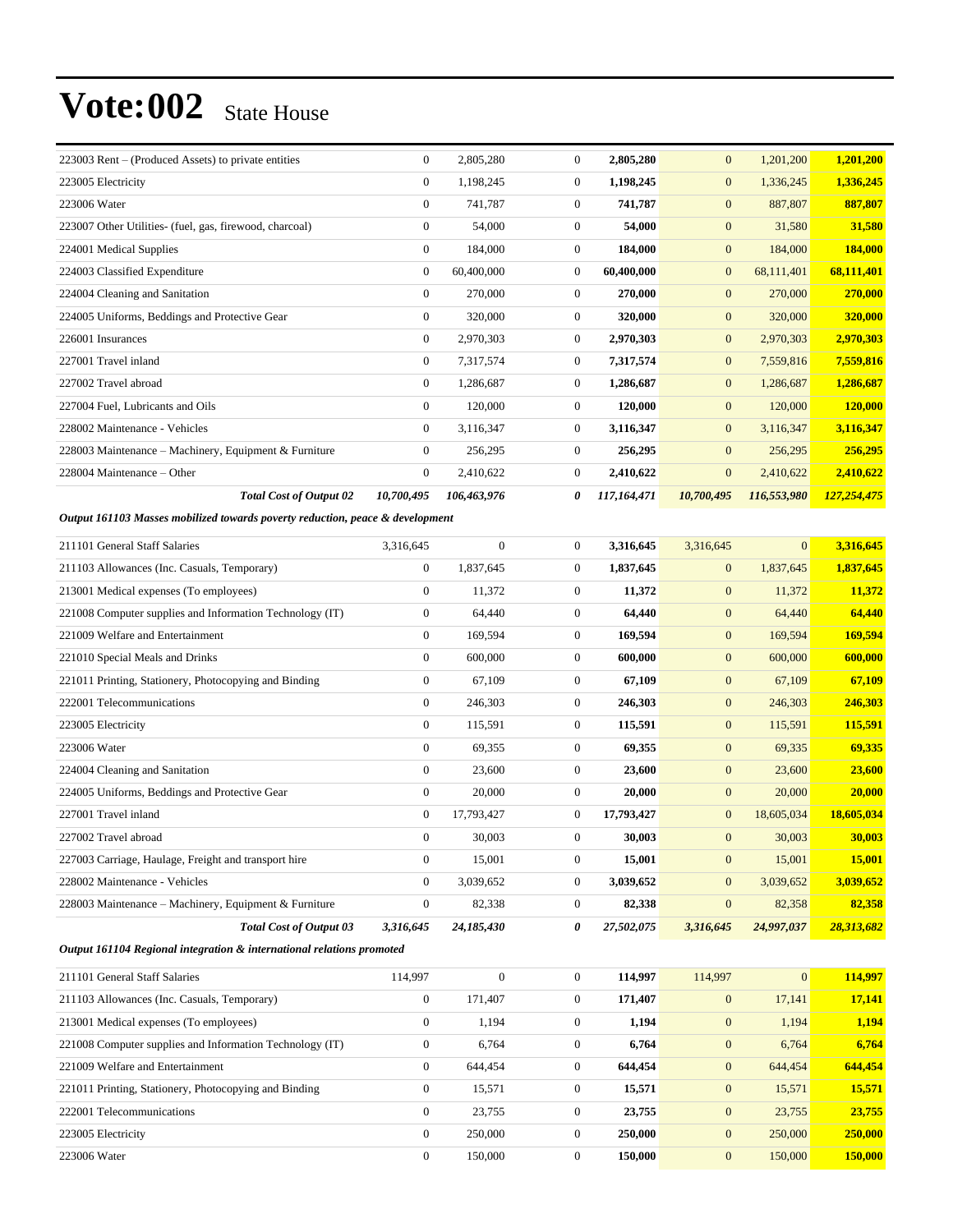| 224004 Cleaning and Sanitation                                                 | $\boldsymbol{0}$ | 20,000         | $\mathbf{0}$     | 20,000     | $\mathbf{0}$     | 20,000           | 20,000                  |
|--------------------------------------------------------------------------------|------------------|----------------|------------------|------------|------------------|------------------|-------------------------|
| 224005 Uniforms, Beddings and Protective Gear                                  | $\mathbf{0}$     | 10,000         | $\boldsymbol{0}$ | 10,000     | $\mathbf{0}$     | 10,000           | <b>10,000</b>           |
| 227001 Travel inland                                                           | $\theta$         | 508,572        | $\mathbf{0}$     | 508,572    | $\mathbf{0}$     | 508,572          | 508,572                 |
| 227002 Travel abroad                                                           | $\mathbf{0}$     | 11,720,765     | $\boldsymbol{0}$ | 11,720,765 | $\boldsymbol{0}$ | 11,720,765       | 11,720,765              |
| 228003 Maintenance - Machinery, Equipment & Furniture                          | $\mathbf{0}$     | 5,969          | $\boldsymbol{0}$ | 5,969      | $\mathbf{0}$     | 5,969            | 5,969                   |
| 228004 Maintenance – Other                                                     | $\boldsymbol{0}$ | 2,158,931      | $\boldsymbol{0}$ | 2,158,931  | $\mathbf{0}$     | 2,313,197        | 2,313,197               |
| <b>Total Cost of Output 04</b>                                                 | 114,997          | 15,687,381     | 0                | 15,802,378 | 114,997          | 15,687,382       | 15,802,379              |
| Output 161105 Trade, tourism & investment promoted                             |                  |                |                  |            |                  |                  |                         |
| 211101 General Staff Salaries                                                  | 91,998           | $\overline{0}$ | $\mathbf{0}$     | 91,998     | 91,998           | $\overline{0}$   | 91,998                  |
| 211103 Allowances (Inc. Casuals, Temporary)                                    | $\boldsymbol{0}$ | 135,322        | $\boldsymbol{0}$ | 135,322    | $\boldsymbol{0}$ | 135,322          | 135,322                 |
| 213001 Medical expenses (To employees)                                         | $\mathbf{0}$     | 942            | $\boldsymbol{0}$ | 942        | $\mathbf{0}$     | 942              | 942                     |
| 221008 Computer supplies and Information Technology (IT)                       | $\boldsymbol{0}$ | 5,340          | $\boldsymbol{0}$ | 5,340      | $\mathbf{0}$     | 5,340            | 5,340                   |
| 221009 Welfare and Entertainment                                               | $\mathbf{0}$     | 34,501         | $\boldsymbol{0}$ | 34,501     | $\mathbf{0}$     | 34,501           | 34,501                  |
| 221011 Printing, Stationery, Photocopying and Binding                          | $\mathbf{0}$     | 14,398         | $\boldsymbol{0}$ | 14,398     | $\mathbf{0}$     | 14,398           | 14,398                  |
| 222001 Telecommunications                                                      | $\mathbf{0}$     | 18,754         | $\boldsymbol{0}$ | 18,754     | $\boldsymbol{0}$ | 18,754           | 18,754                  |
| 223005 Electricity                                                             | $\mathbf{0}$     | 26,882         | $\mathbf{0}$     | 26,882     | $\mathbf{0}$     | 26,882           | 26,882                  |
| 223006 Water                                                                   | $\boldsymbol{0}$ | 16,129         | $\boldsymbol{0}$ | 16,129     | $\mathbf{0}$     | 16,129           | 16,129                  |
| 224004 Cleaning and Sanitation                                                 | $\mathbf{0}$     | 10,000         | $\mathbf{0}$     | 10,000     | $\mathbf{0}$     | 10,000           | <b>10,000</b>           |
| 224005 Uniforms, Beddings and Protective Gear                                  | $\boldsymbol{0}$ | 10,000         | $\boldsymbol{0}$ | 10,000     | $\mathbf{0}$     | 10,000           | 10,000                  |
| 227001 Travel inland                                                           | $\mathbf{0}$     | 608,571        | $\boldsymbol{0}$ | 608,571    | $\boldsymbol{0}$ | 608,571          | 608,571                 |
| 227002 Travel abroad                                                           | $\boldsymbol{0}$ | 4,873,228      | 0                | 4,873,228  | $\mathbf{0}$     | 4,873,228        | 4,873,228               |
| 228002 Maintenance - Vehicles                                                  | $\mathbf{0}$     | 92,657         | $\boldsymbol{0}$ | 92,657     | $\mathbf{0}$     | 92,657           | 92,657                  |
| 228003 Maintenance – Machinery, Equipment & Furniture                          | $\theta$         | 11,712         | $\boldsymbol{0}$ | 11,712     | $\mathbf{0}$     | 11,712           | 11,712                  |
| <b>Total Cost of Output 05</b>                                                 | 91,998           | 5,858,436      | 0                | 5,950,434  | 91,998           | 5,858,436        | 5,950,434               |
|                                                                                |                  |                |                  |            |                  |                  |                         |
| Output 161106 Community outreach programmes and welfare activities attended to |                  |                |                  |            |                  |                  |                         |
| 211101 General Staff Salaries                                                  | 68,997           | $\overline{0}$ | $\boldsymbol{0}$ | 68,997     | 68,997           | $\overline{0}$   | 68,997                  |
| 211103 Allowances (Inc. Casuals, Temporary)                                    | $\boldsymbol{0}$ | 3,340,790      | $\boldsymbol{0}$ | 3,340,790  | $\mathbf{0}$     | 3,340,790        | 3,340,790               |
| 212102 Pension for General Civil Service                                       | $\theta$         | 70,967         | $\boldsymbol{0}$ | 70,967     | $\mathbf{0}$     | $\mathbf{0}$     | $\overline{\mathbf{0}}$ |
| 213001 Medical expenses (To employees)                                         | $\mathbf{0}$     | 691            | $\mathbf{0}$     | 691        | $\mathbf{0}$     | 691              | 691                     |
| 221008 Computer supplies and Information Technology (IT)                       | $\boldsymbol{0}$ | 3,916          | $\overline{0}$   | 3,916      | $\mathbf{0}$     | 3,916            | 3,916                   |
| 221009 Welfare and Entertainment                                               | $\boldsymbol{0}$ | 25,301         | $\boldsymbol{0}$ | 25,301     | $\mathbf{0}$     | 25,301           | 25,301                  |
| 221011 Printing, Stationery, Photocopying and Binding                          | $\boldsymbol{0}$ | 23,225         | $\boldsymbol{0}$ | 23,225     | $\mathbf{0}$     | 23,225           | 23,225                  |
| 222001 Telecommunications                                                      | $\boldsymbol{0}$ | 13,753         | $\boldsymbol{0}$ | 13,753     | $\boldsymbol{0}$ | 13,753           | 13,753                  |
| 223005 Electricity                                                             | $\boldsymbol{0}$ | 26,882         | 0                | 26,882     | $\boldsymbol{0}$ | 26,882           | 26,882                  |
| 223006 Water                                                                   | $\boldsymbol{0}$ | 16,129         | 0                | 16,129     | $\mathbf{0}$     | 16,129           | 16,129                  |
| 224004 Cleaning and Sanitation                                                 | $\boldsymbol{0}$ | 20,000         | $\boldsymbol{0}$ | 20,000     | $\boldsymbol{0}$ | 20,000           | 20,000                  |
| 224005 Uniforms, Beddings and Protective Gear                                  | $\mathbf{0}$     | 10,000         | 0                | 10,000     | $\mathbf{0}$     | 10,000           | 10,000                  |
| 227001 Travel inland                                                           | $\mathbf{0}$     | 1,311,683      | $\boldsymbol{0}$ | 1,311,683  | $\boldsymbol{0}$ | 1,311,953        | 1,311,953               |
| 228002 Maintenance - Vehicles                                                  | $\mathbf{0}$     | 521,294        | 0                | 521,294    | $\mathbf{0}$     | 521,294          | 521,294                 |
| 228003 Maintenance - Machinery, Equipment & Furniture                          | $\boldsymbol{0}$ | 3,455          | 0                | 3,455      | $\mathbf{0}$     | 3,455            | 3,455                   |
| 282101 Donations                                                               | $\mathbf{0}$     | 72,730,867     | $\boldsymbol{0}$ | 72,730,867 | $\boldsymbol{0}$ | 72,799,864       | 72,799,864              |
| <b>Total Cost of Output 06</b>                                                 | 68,997           | 78,118,953     | 0                | 78,187,950 | 68,997           | 78,117,254       | 78,186,251              |
| Output 161119 Human Resource Management Services                               |                  |                |                  |            |                  |                  |                         |
| 212102 Pension for General Civil Service                                       | $\mathbf{0}$     | 248,104        | $\mathbf{0}$     | 248,104    | $\boldsymbol{0}$ | $\boldsymbol{0}$ | $\bf{0}$                |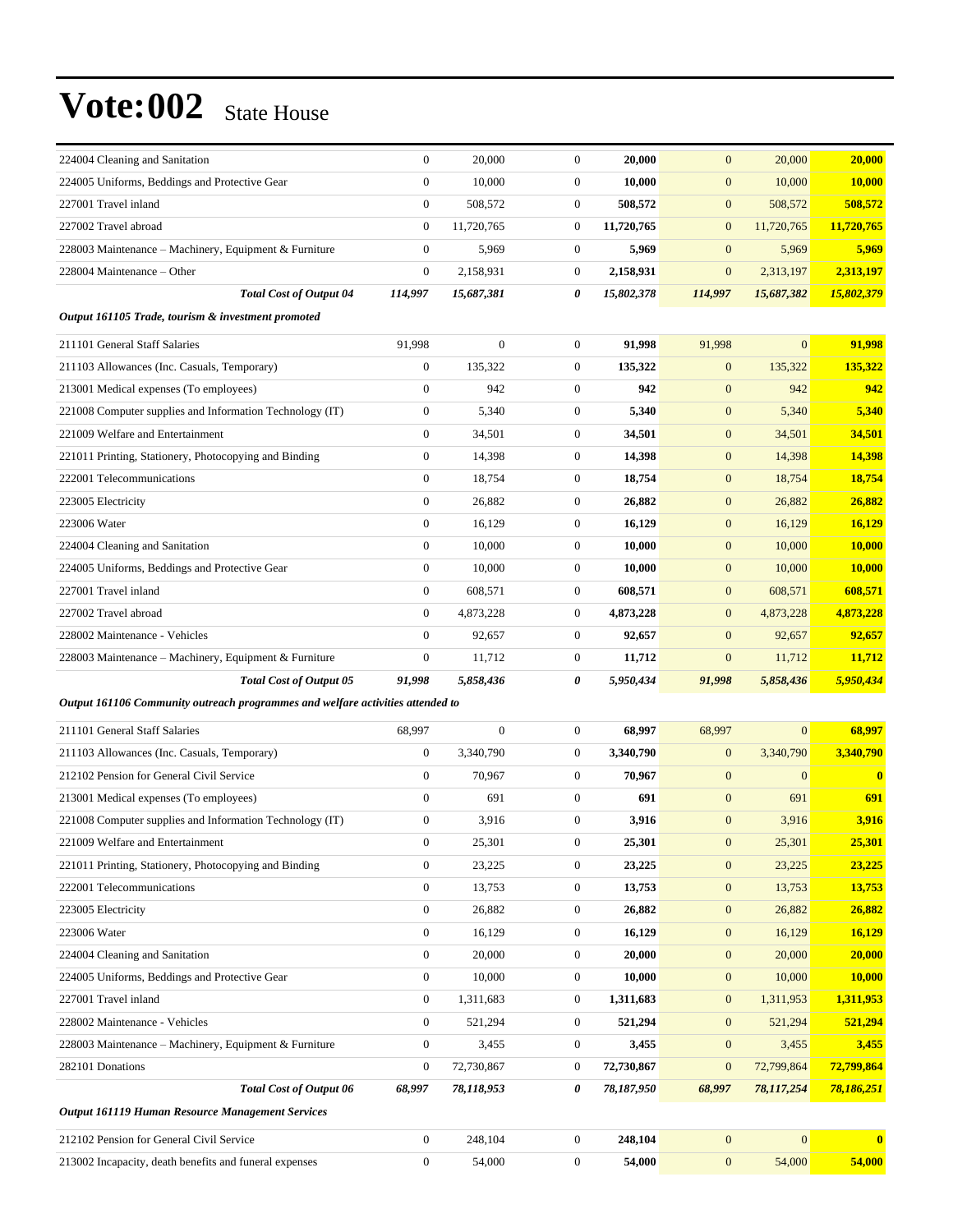| 221002 Workshops and Seminars                    |                                       | $\mathbf{0}$     | 20,400      | $\overline{0}$ | 20,400      | $\mathbf{0}$          | 20,400      | 20,400      |
|--------------------------------------------------|---------------------------------------|------------------|-------------|----------------|-------------|-----------------------|-------------|-------------|
| 221003 Staff Training                            |                                       | $\boldsymbol{0}$ | 95,001      | $\overline{0}$ | 95,001      | $\mathbf{0}$          | 100,001     | 100,001     |
| 221004 Recruitment Expenses                      |                                       | $\boldsymbol{0}$ | 10,000      | $\overline{0}$ | 10,000      | $\mathbf{0}$          | 10,000      | 10,000      |
| 221020 IPPS Recurrent Costs                      |                                       | $\mathbf{0}$     | 25,000      | $\overline{0}$ | 25,000      | $\mathbf{0}$          | 25,000      | 25,000      |
|                                                  | <b>Total Cost of Output 19</b>        | 0                | 452,505     | 0              | 452,505     | $\boldsymbol{\theta}$ | 209,401     | 209,401     |
| <b>Output 161120 Records Management Services</b> |                                       |                  |             |                |             |                       |             |             |
| 221007 Books, Periodicals & Newspapers           |                                       | $\mathbf{0}$     | 35,600      | $\overline{0}$ | 35,600      | $\mathbf{0}$          | 35,600      | 35,600      |
| 222002 Postage and Courier                       |                                       | $\mathbf{0}$     | 7,582       | $\theta$       | 7,582       | $\mathbf{0}$          | 7,582       | 7,582       |
|                                                  | <b>Total Cost of Output 20</b>        | 0                | 43,182      | 0              | 43,182      | $\boldsymbol{\theta}$ | 43,182      | 43,182      |
|                                                  | <b>Total Cost Of Outputs Provided</b> | 14,293,133       | 230,809,863 | $\bf{0}$       | 245,102,996 | 14,293,133            | 241,466,670 | 255,759,803 |
| <b>Total Cost for SubProgramme 03</b>            |                                       | 14,293,133       | 230,809,863 | 0              | 245,102,996 | 14,293,133            | 241,466,670 | 255,759,803 |
| <b>Total Excluding Arrears</b>                   |                                       | 14,293,133       | 230,809,863 | $\overline{0}$ | 245,102,996 | 14,293,133            | 241,466,670 | 255,759,803 |
|                                                  |                                       |                  |             |                |             |                       |             |             |

#### **SubProgramme 04 Internal Audit**

| Thousand Uganda Shillings | 2018/19 Approved Budget |          |     |              |      | 2019/20 Approved Estimates |              |  |
|---------------------------|-------------------------|----------|-----|--------------|------|----------------------------|--------------|--|
| <b>Outputs Provided</b>   | Wage                    | Non Wage | AIA | <b>Total</b> | Wage | Non Wage                   | <b>Total</b> |  |

*Output 161102 Logistical Support, Welfare & security provided to HE The President, VP & their families*

| $\Omega$<br>221011 Printing, Stationery, Photocopying and Binding<br>$\mathbf{0}$<br>227001 Travel inland | 2,172<br>48,000 | $\mathbf{0}$<br>$\mathbf{0}$ | 2,172<br>48,000 | $\overline{0}$<br>$\overline{0}$ | 2,172<br>50,400 | 50,400       |
|-----------------------------------------------------------------------------------------------------------|-----------------|------------------------------|-----------------|----------------------------------|-----------------|--------------|
|                                                                                                           |                 |                              |                 |                                  |                 |              |
|                                                                                                           |                 |                              |                 |                                  |                 | 2.172        |
| 221009 Welfare and Entertainment<br>$\theta$                                                              | 2,400           | $\mathbf{0}$                 | 2,400           | $\mathbf{0}$                     | $\Omega$        | $\mathbf{0}$ |
| $\mathbf{0}$<br>221008 Computer supplies and Information Technology (IT)                                  | 2,000           | $\mathbf{0}$                 | 2,000           | $\mathbf{0}$                     | 2,000           | 2,000        |
| $\theta$<br>211103 Allowances (Inc. Casuals, Temporary)                                                   | 12,206          | $\mathbf{0}$                 | 12,206          | $\overline{0}$                   | 12,206          | 12.206       |
| 19.588<br>211101 General Staff Salaries                                                                   | $\mathbf{0}$    | $\mathbf{0}$                 | 19,588          | 19,588                           | $\mathbf{0}$    | 19,588       |

#### **SubProgramme 06 Presidential Initiatives**

| Thousand Uganda Shillings                                                     | 2018/19 Approved Budget |              |              |              |                       | 2019/20 Approved Estimates |              |  |
|-------------------------------------------------------------------------------|-------------------------|--------------|--------------|--------------|-----------------------|----------------------------|--------------|--|
| <b>Outputs Provided</b>                                                       | Wage                    | Non Wage     | <b>AIA</b>   | <b>Total</b> | Wage                  | Non Wage                   | <b>Total</b> |  |
| Output 161103 Masses mobilized towards poverty reduction, peace & development |                         |              |              |              |                       |                            |              |  |
| 221009 Welfare and Entertainment                                              | $\overline{0}$          | 124,000      | $\mathbf{0}$ | 124,000      | $\mathbf{0}$          | 124,000                    | 124,000      |  |
| 224006 Agricultural Supplies                                                  | $\mathbf{0}$            | 1,032,402    | $\mathbf{0}$ | 1,032,402    | $\mathbf{0}$          | 1,032,402                  | 1,032,402    |  |
| 227001 Travel inland                                                          | $\mathbf{0}$            | 312,000      | $\theta$     | 312,000      | $\overline{0}$        | 312,000                    | 312,000      |  |
| <b>Total Cost of Output 03</b>                                                | 0                       | 1,468,402    | 0            | 1,468,402    | $\boldsymbol{\theta}$ | 1,468,402                  | 1,468,402    |  |
| <b>Output 161107 Presidential Initaitives Supported</b>                       |                         |              |              |              |                       |                            |              |  |
| 211101 General Staff Salaries                                                 | 514,360                 | $\mathbf{0}$ | $\mathbf{0}$ | 514,360      | 2,386,360             | $\mathbf{0}$               | 2,386,360    |  |
| 211103 Allowances (Inc. Casuals, Temporary)                                   | $\theta$                | 189,360      | $\Omega$     | 189,360      | $\overline{0}$        | 189,360                    | 189,360      |  |
| 221009 Welfare and Entertainment                                              | $\mathbf{0}$            | 55,320       | $\mathbf{0}$ | 55,320       | $\mathbf{0}$          | 55,320                     | 55,320       |  |
| 221011 Printing, Stationery, Photocopying and Binding                         | $\overline{0}$          | 8,294        | $\Omega$     | 8,294        | $\overline{0}$        | 8,294                      | 8,294        |  |
| 222001 Telecommunications                                                     | $\mathbf{0}$            | 75,074       | $\mathbf{0}$ | 75,074       | $\mathbf{0}$          | 75,074                     | 75,074       |  |
| 223005 Electricity                                                            | $\Omega$                | 2,400        | $\Omega$     | 2,400        | $\overline{0}$        | 2,400                      | 2,400        |  |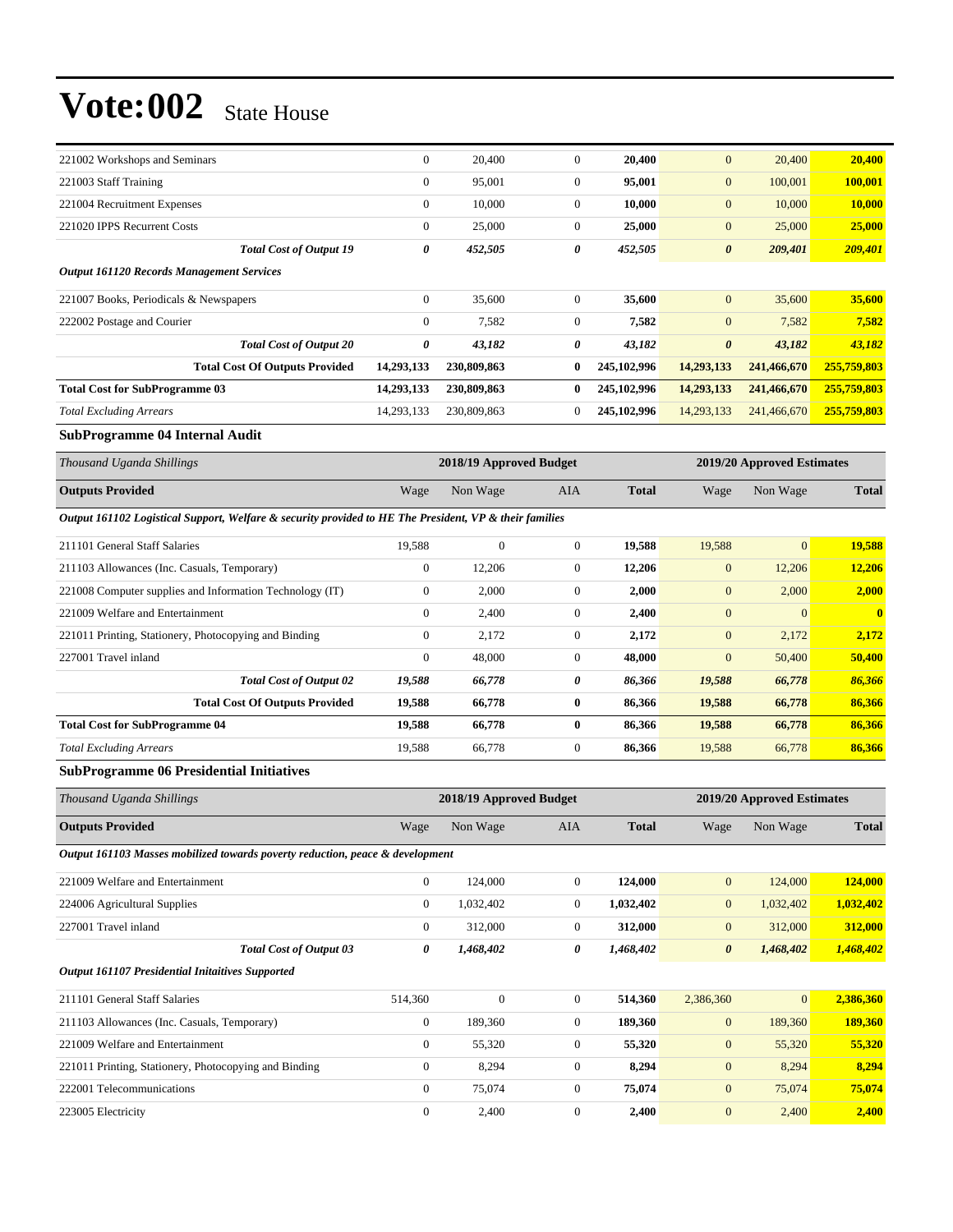| 223006 Water                          | $\mathbf{0}$ | 600       | $\theta$         | 600       | $\overline{0}$ | 600         | 600         |
|---------------------------------------|--------------|-----------|------------------|-----------|----------------|-------------|-------------|
| 227001 Travel inland                  | $\mathbf{0}$ | 551,880   | $\boldsymbol{0}$ | 551,880   | $\overline{0}$ | 551,880     | 551,880     |
| 228002 Maintenance - Vehicles         | $\mathbf{0}$ | 6,600     | $\theta$         | 6,600     | $\overline{0}$ | 6,600       | 6,600       |
| 282101 Donations                      | $\mathbf{0}$ | 7.084.395 | $\mathbf{0}$     | 7,084,395 | $\overline{0}$ | 127,642,070 | 127,642,070 |
| <b>Total Cost of Output 07</b>        | 514,360      | 7,973,923 | 0                | 8,488,283 | 2,386,360      | 128,531,598 | 130,917,958 |
| <b>Total Cost Of Outputs Provided</b> | 514.360      | 9,442,325 | $\bf{0}$         | 9,956,685 | 2,386,360      | 130,000,000 | 132,386,360 |
| <b>Total Cost for SubProgramme 06</b> | 514.360      | 9,442,325 | $\bf{0}$         | 9,956,685 | 2,386,360      | 130,000,000 | 132,386,360 |
| <b>Total Excluding Arrears</b>        | 514,360      | 9,442,325 | $\mathbf{0}$     | 9,956,685 | 2,386,360      | 130,000,000 | 132,386,360 |
| <b>Development Budget Estimates</b>   |              |           |                  |           |                |             |             |

#### **Project 0008 Support to State House**

| Thousand Uganda Shillings                                               | 2018/19 Approved Budget       |                     |                  | 2019/20 Approved Estimates |                               |                       |              |
|-------------------------------------------------------------------------|-------------------------------|---------------------|------------------|----------------------------|-------------------------------|-----------------------|--------------|
| <b>Capital Purchases</b>                                                | <b>GoU Dev't External Fin</b> |                     | AIA              | <b>Total</b>               | <b>GoU Dev't External Fin</b> |                       | <b>Total</b> |
| Output 161172 Government Buildings and Administrative Infrastructure    |                               |                     |                  |                            |                               |                       |              |
| 281504 Monitoring, Supervision & Appraisal of capital works             | 30,000                        | $\boldsymbol{0}$    | $\mathbf{0}$     | 30,000                     | 30,000                        | $\overline{0}$        | 30,000       |
| 312101 Non-Residential Buildings                                        | 200,000                       | $\boldsymbol{0}$    | $\boldsymbol{0}$ | 200,000                    | 200,000                       | $\boldsymbol{0}$      | 200,000      |
| 312102 Residential Buildings                                            | 740,000                       | $\boldsymbol{0}$    | $\boldsymbol{0}$ | 740,000                    | 740,000                       | $\boldsymbol{0}$      | 740,000      |
| Total Cost Of Output 161172                                             | 970,000                       | 0                   | 0                | 970,000                    | 970,000                       | $\boldsymbol{\theta}$ | 970,000      |
| Output 161175 Purchase of Motor Vehicles and Other Transport Equipment  |                               |                     |                  |                            |                               |                       |              |
| 312201 Transport Equipment                                              | 3,150,000                     | $\boldsymbol{0}$    | $\boldsymbol{0}$ | 3,150,000                  | 3,150,000                     | $\overline{0}$        | 3,150,000    |
| 312205 Aircrafts                                                        | 4,000,000                     | $\boldsymbol{0}$    | $\overline{0}$   | 4,000,000                  | 4,000,000                     | $\overline{0}$        | 4,000,000    |
| Total Cost Of Output 161175                                             | 7,150,000                     | 0                   | 0                | 7,150,000                  | 7,150,000                     | $\boldsymbol{\theta}$ | 7,150,000    |
| Output 161176 Purchase of Office and ICT Equipment, including Software  |                               |                     |                  |                            |                               |                       |              |
| 312213 ICT Equipment                                                    | 150,000                       | $\boldsymbol{0}$    | $\overline{0}$   | 150,000                    | 150,000                       | $\overline{0}$        | 150,000      |
| Total Cost Of Output 161176                                             | 150,000                       | 0                   | 0                | 150,000                    | 150,000                       | $\boldsymbol{\theta}$ | 150,000      |
| Output 161177 Purchase of Specialised Machinery & Equipment             |                               |                     |                  |                            |                               |                       |              |
| 312202 Machinery and Equipment                                          | 3,168,411                     | $\boldsymbol{0}$    | $\boldsymbol{0}$ | 3,168,411                  | 3,168,411                     | $\overline{0}$        | 3,168,411    |
| Total Cost Of Output 161177                                             | 3,168,411                     | 0                   | 0                | 3,168,411                  | 3,168,411                     | $\boldsymbol{\theta}$ | 3,168,411    |
| Output 161178 Purchase of Office and Residential Furniture and Fittings |                               |                     |                  |                            |                               |                       |              |
| 312203 Furniture & Fixtures                                             | 900,000                       | $\boldsymbol{0}$    | $\boldsymbol{0}$ | 900,000                    | 900,000                       | $\overline{0}$        | 900,000      |
| Total Cost Of Output 161178                                             | 900,000                       | 0                   | 0                | 900,000                    | 900,000                       | $\boldsymbol{\theta}$ | 900,000      |
| <b>Total Cost for Capital Purchases</b>                                 | 12,338,411                    | $\boldsymbol{0}$    | $\overline{0}$   | 12,338,411                 | 12,338,411                    | $\overline{0}$        | 12,338,411   |
| <b>Total Cost for Project: 0008</b>                                     | 12,338,411                    | $\boldsymbol{0}$    | $\overline{0}$   | 12,338,411                 | 12,338,411                    | $\overline{0}$        | 12,338,411   |
| <b>Total Excluding Arrears</b>                                          | 12,338,411                    | $\boldsymbol{0}$    | $\boldsymbol{0}$ | 12,338,411                 | 12,338,411                    | $\overline{0}$        | 12,338,411   |
|                                                                         | GoU                           | <b>External Fin</b> | <b>AIA</b>       | <b>Total</b>               | GoU                           | <b>External Fin</b>   | <b>Total</b> |
| <b>Total Cost for Programme 11</b>                                      | 274,051,777                   | 0                   | $\bf{0}$         | 274,051,777                | 407,138,258                   | $\bf{0}$              | 407,138,258  |
| <b>Total Excluding Arrears</b>                                          | 274,051,777                   | $\boldsymbol{0}$    | $\mathbf{0}$     | 274,051,777                | 407,138,258                   | $\overline{0}$        | 407,138,258  |
|                                                                         | GoU                           | <b>External Fin</b> | <b>AIA</b>       | <b>Total</b>               | GoU                           | <b>External Fin.</b>  | <b>Total</b> |
| <b>Grand Total for Vote 002</b>                                         | 274,051,777                   | $\bf{0}$            | $\bf{0}$         | 274,051,777                | 407,138,258                   | $\bf{0}$              | 407,138,258  |
| <b>Total Excluding Arrears</b>                                          | 274,051,777                   | $\overline{0}$      | $\overline{0}$   | 274,051,777                | 407,138,258                   | $\overline{0}$        | 407,138,258  |